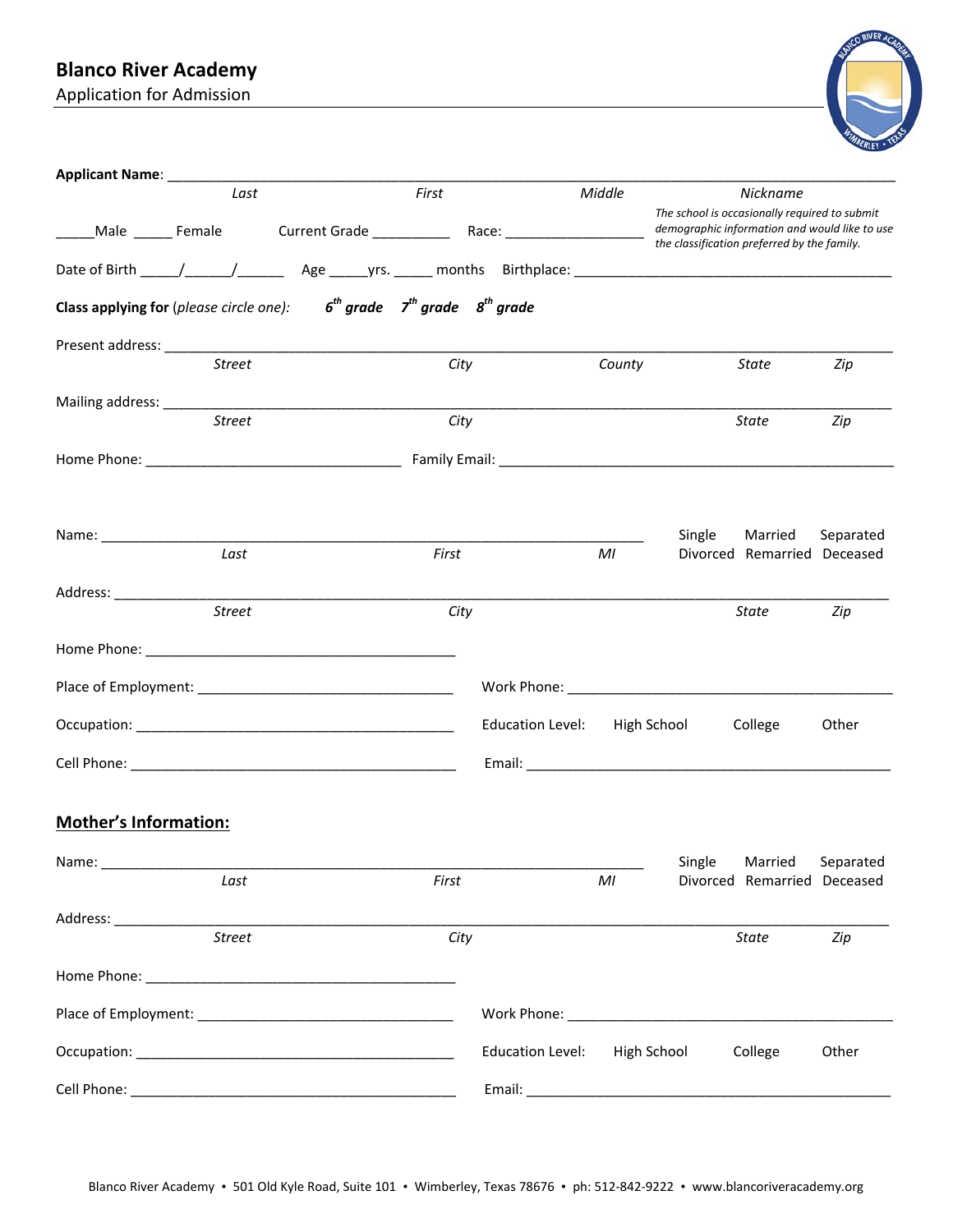### **Guardian Information (if different from parents):**

| Last                                                                                                                                                                                                                                                                                                                                                                                                                                                          |                     |        |                                 |             |                     |
|---------------------------------------------------------------------------------------------------------------------------------------------------------------------------------------------------------------------------------------------------------------------------------------------------------------------------------------------------------------------------------------------------------------------------------------------------------------|---------------------|--------|---------------------------------|-------------|---------------------|
|                                                                                                                                                                                                                                                                                                                                                                                                                                                               | First               |        | M <sub>l</sub>                  |             |                     |
|                                                                                                                                                                                                                                                                                                                                                                                                                                                               |                     |        |                                 |             |                     |
| <b>Street</b>                                                                                                                                                                                                                                                                                                                                                                                                                                                 | City                |        |                                 | State       | Zip                 |
|                                                                                                                                                                                                                                                                                                                                                                                                                                                               |                     |        |                                 |             |                     |
|                                                                                                                                                                                                                                                                                                                                                                                                                                                               |                     |        |                                 |             |                     |
| With whom does the student reside?<br>Mother<br>(Please circle all that apply)                                                                                                                                                                                                                                                                                                                                                                                | Mother & Stepfather | Father | Mother & Father<br>Grandparents | Guardian(s) | Father & Stepmother |
| <b>Applicant/Family Information:</b>                                                                                                                                                                                                                                                                                                                                                                                                                          |                     |        |                                 |             |                     |
| Family's religious affiliation (used for statistical purposes) https://www.com/community-stationary-                                                                                                                                                                                                                                                                                                                                                          |                     |        |                                 |             |                     |
| How did you hear about Blanco River Academy?                                                                                                                                                                                                                                                                                                                                                                                                                  |                     |        |                                 |             |                     |
|                                                                                                                                                                                                                                                                                                                                                                                                                                                               |                     |        |                                 |             |                     |
| Please state your reasons for wishing to enroll your child in the Blanco River Academy?                                                                                                                                                                                                                                                                                                                                                                       |                     |        |                                 |             |                     |
| Name                                                                                                                                                                                                                                                                                                                                                                                                                                                          | Age                 | Name   |                                 |             | Age                 |
| Name                                                                                                                                                                                                                                                                                                                                                                                                                                                          | Aqe                 | Name   |                                 |             |                     |
|                                                                                                                                                                                                                                                                                                                                                                                                                                                               |                     |        |                                 |             |                     |
|                                                                                                                                                                                                                                                                                                                                                                                                                                                               |                     |        |                                 |             | Aqe                 |
|                                                                                                                                                                                                                                                                                                                                                                                                                                                               |                     |        |                                 |             |                     |
| We strive to surround each child with a proper balance of high expectations, tolerance, hope, and values. In order for us to provide<br>the best possible experience for your child, we need to know as much about your child as possible. Please check the following<br>characteristics that BEST describe your child:                                                                                                                                       |                     |        |                                 |             |                     |
| _____ Enthusiastic _________ Attentive _______________ Self-Conscious ________ Temper Outburst _______ Short Attention Span                                                                                                                                                                                                                                                                                                                                   |                     |        |                                 |             |                     |
|                                                                                                                                                                                                                                                                                                                                                                                                                                                               |                     |        |                                 |             |                     |
| Withdrawn<br>Easy Going<br>Easy Going<br>Leasy Going<br>Easily Frustrated<br>Self-Confident<br>Carefree<br>Carefree<br>Carefree<br>Carefree<br>Carefree<br>Carefree<br>Carefree<br>Carefree<br>Carefree<br>Carefree<br>Carefree<br>Carefree<br>Carefree<br>Carefree<br><br>Please indicate your child's general health: _____ Excellent ______ Good ______Fair _______Seasonal<br>Does your child take any medications on a daily basis? ______ Yes ______ No |                     |        |                                 |             |                     |
|                                                                                                                                                                                                                                                                                                                                                                                                                                                               |                     |        |                                 |             |                     |
|                                                                                                                                                                                                                                                                                                                                                                                                                                                               |                     |        |                                 |             |                     |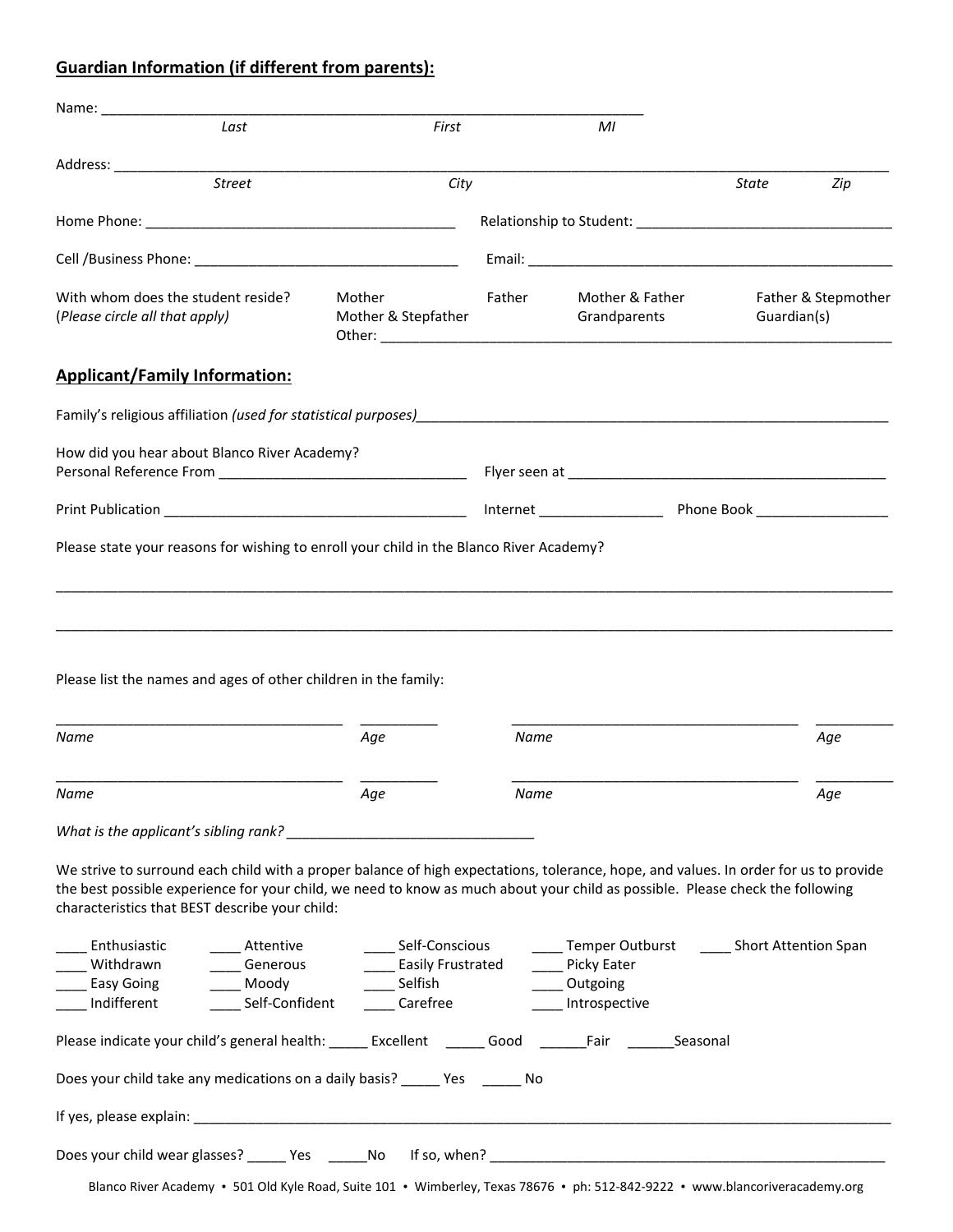|                                                                                                                 |     |     | Has your child been assessed or referred for any of the following (if yes, please list and/or attach results):                                                                                                                                                                                                                                                         |     |    |                               |     |    |
|-----------------------------------------------------------------------------------------------------------------|-----|-----|------------------------------------------------------------------------------------------------------------------------------------------------------------------------------------------------------------------------------------------------------------------------------------------------------------------------------------------------------------------------|-----|----|-------------------------------|-----|----|
| <b>Vision Assessment</b>                                                                                        | Yes | No  | <b>Allergy Testing</b>                                                                                                                                                                                                                                                                                                                                                 | Yes | No | <b>Occupational Therapy</b>   | Yes | No |
| <b>Hearing Assessment</b>                                                                                       | Yes | No  | <b>Scoliosis Assessment</b>                                                                                                                                                                                                                                                                                                                                            | Yes | No | <b>Physical Therapy</b>       | Yes | No |
| <b>Hyperactive Assessment</b><br>Yes                                                                            |     | No  | <b>Attention Deficit Disorder</b>                                                                                                                                                                                                                                                                                                                                      |     | No | Counseling                    | Yes | No |
| <b>Gifted &amp; Talented</b>                                                                                    | Yes | No  | <b>Academic Skills Testing</b>                                                                                                                                                                                                                                                                                                                                         | Yes | No | <b>Diabetic Screening</b>     | Yes | No |
| I.Q. Assessment                                                                                                 | Yes | No  | Speech-Language Therapy                                                                                                                                                                                                                                                                                                                                                | Yes | No |                               |     |    |
| Results and the contract of the contract of the contract of the contract of the contract of the contract of the |     |     |                                                                                                                                                                                                                                                                                                                                                                        |     |    |                               |     |    |
| Does your child suffer frequently from any of the following:                                                    |     |     |                                                                                                                                                                                                                                                                                                                                                                        |     |    |                               |     |    |
| Colds                                                                                                           | Yes | No  | <b>Nosebleeds</b>                                                                                                                                                                                                                                                                                                                                                      | Yes | No | <b>Heat Exhaustion</b>        | Yes | No |
| <b>Headaches</b>                                                                                                | Yes | No. | Stomachaches                                                                                                                                                                                                                                                                                                                                                           | Yes | No | Sinus Infection               | Yes | No |
| Ear Infections                                                                                                  | Yes | No  | <b>High Fevers</b>                                                                                                                                                                                                                                                                                                                                                     | Yes | No | <b>Respiratory Infections</b> | Yes | No |
| Seasonal Allergies                                                                                              | Yes | No  | Asthma                                                                                                                                                                                                                                                                                                                                                                 | Yes | No |                               | Yes | No |
|                                                                                                                 |     |     | Are there any physical handicaps which would limit your child's participation in school or school related activities? ___ Yes ___ No<br>If yes, please explain: The same state of the state of the state of the state of the state of the state of the state of the state of the state of the state of the state of the state of the state of the state of the state o |     |    |                               |     |    |
| Has he/she had any serious illnesses or surgery? ______ Yes ______ No                                           |     |     |                                                                                                                                                                                                                                                                                                                                                                        |     |    |                               |     |    |
|                                                                                                                 |     |     |                                                                                                                                                                                                                                                                                                                                                                        |     |    |                               |     |    |
|                                                                                                                 |     |     | Has there been any recent experience which may have affected your child (i.e. illness, death, divorce, etc.)? _____ Yes _____                                                                                                                                                                                                                                          |     |    |                               |     | No |
|                                                                                                                 |     |     |                                                                                                                                                                                                                                                                                                                                                                        |     |    |                               |     |    |
|                                                                                                                 |     |     | How many hours a week is your child and/or family involved in extracurricular activities (i.e. sports, private lessons, church, etc.)?                                                                                                                                                                                                                                 |     |    |                               |     |    |

#### **Nondiscriminatory Policy**

\_\_\_\_\_\_\_\_\_\_\_\_\_\_\_\_\_\_\_\_\_\_\_\_\_\_\_\_\_\_\_\_\_\_\_\_\_\_\_\_\_\_\_\_\_\_\_\_\_\_\_\_\_\_\_\_\_\_\_\_\_\_\_\_\_\_\_\_\_\_\_\_\_\_\_\_\_\_\_\_\_\_\_\_\_\_\_\_\_\_\_\_\_\_\_\_\_\_\_\_\_\_\_\_\_\_\_\_

Blanco River Academy admits students of any race, color, national and ethnic origin to all the rights, privileges, programs, and activities generally accorded or made available to students at the school. It does not discriminate on the basis of race, color, national and ethnic origin in administration of its educational policies, admissions, scholarship and loan program, and athletic and other school‐administered programs.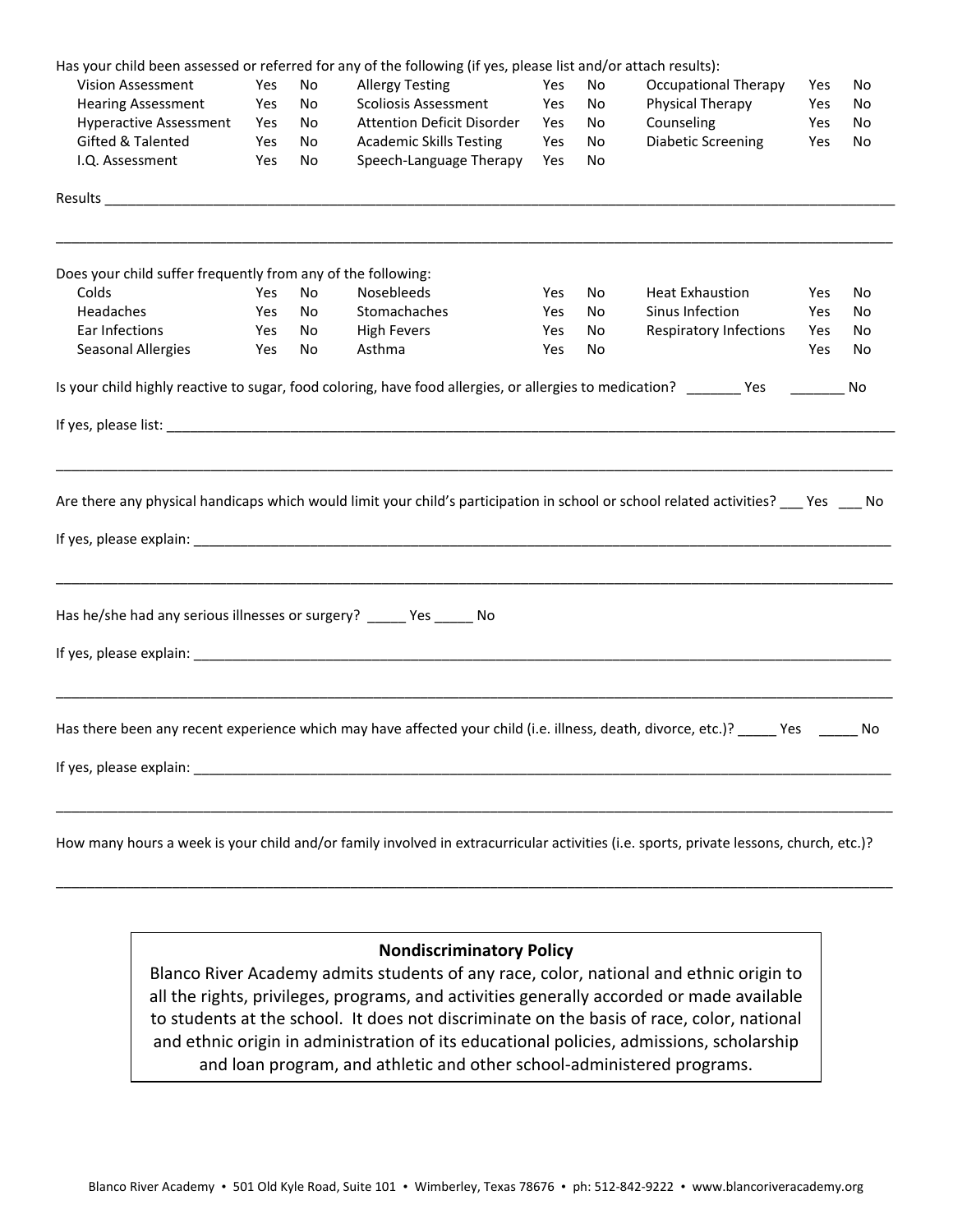### **Previously Attended Schools and/or Daycare(s)**

| Class/Grade                                                                                                                                                                                                           | <b>Name of School and Address</b>                                                                                     | <b>Teacher's Name</b> | <b>Years Attended</b> |  |  |  |
|-----------------------------------------------------------------------------------------------------------------------------------------------------------------------------------------------------------------------|-----------------------------------------------------------------------------------------------------------------------|-----------------------|-----------------------|--|--|--|
| <b>Daycare</b>                                                                                                                                                                                                        |                                                                                                                       |                       |                       |  |  |  |
| Preschool                                                                                                                                                                                                             | <u> 1989 - Johann Stoff, deutscher Stoff, der Stoff, der Stoff, der Stoff, der Stoff, der Stoff, der Stoff, der S</u> |                       |                       |  |  |  |
| Kindergarten                                                                                                                                                                                                          |                                                                                                                       |                       |                       |  |  |  |
| <b>First</b>                                                                                                                                                                                                          |                                                                                                                       |                       |                       |  |  |  |
| Second                                                                                                                                                                                                                |                                                                                                                       |                       |                       |  |  |  |
| <b>Third</b>                                                                                                                                                                                                          |                                                                                                                       |                       |                       |  |  |  |
| Fourth                                                                                                                                                                                                                |                                                                                                                       |                       |                       |  |  |  |
| <b>Fifth</b>                                                                                                                                                                                                          |                                                                                                                       |                       |                       |  |  |  |
| Sixth                                                                                                                                                                                                                 |                                                                                                                       |                       |                       |  |  |  |
| Seventh                                                                                                                                                                                                               |                                                                                                                       |                       |                       |  |  |  |
| <b>Eighth</b>                                                                                                                                                                                                         |                                                                                                                       |                       |                       |  |  |  |
| If you or your child has experienced any previous difficulty in school and/or daycare programs, please note the nature of that<br>To the best of my knowledge all the information contained on this form is accurate. |                                                                                                                       |                       |                       |  |  |  |
|                                                                                                                                                                                                                       |                                                                                                                       |                       |                       |  |  |  |
| Signature of parent/guardian                                                                                                                                                                                          |                                                                                                                       | Date                  |                       |  |  |  |
| Please return this completed application to:<br><b>Blanco River Academy</b><br>501 Old Kyle Road, Suite 101                                                                                                           |                                                                                                                       |                       |                       |  |  |  |

#### Please make check payable to: Blanco River Academy

**Wimberley, Texas 78676 512‐842‐9222** 

*The information contained in this application will be made available only to the Admissions Committee, Blanco River Academy, Wimberley, Texas*.